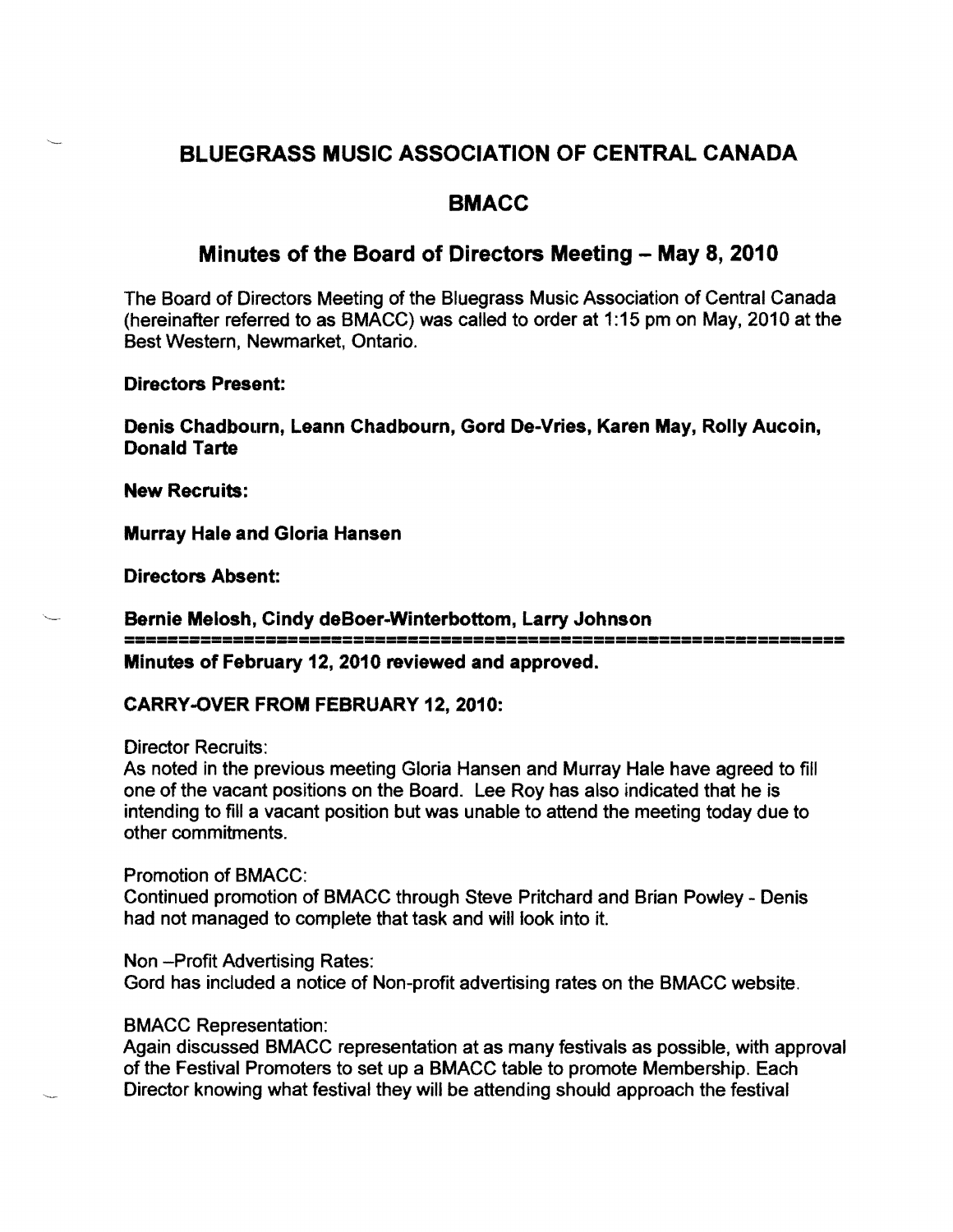promoter first and request approval for this. An email should go out to the promoters if possible offering BMACC's services with setting out flyers on the BMACC table at each venue.

#### BMACC Notes:

With respect to the Newsletter, Leann obtained the quotes and found that Grand &Toy had the best rates. As for the coloured rates, they are quite costly but we will try to set up the Newsletter so that we could perhaps have the front and back page in colour.

It was also suggested that perhaps the advertising rates should be increased. Again, these issues need to be brought forward to the next meeting.

Reciprocal Band Performance via Bluegrass Clubs:

The idea of creating a forum for regional bands to perform which would include reciprocal events under the clubs using contacts within the Bluegrass clubs to assist was discussed further. Murray Hale agreed to contact the various clubs to promote this idea.

Website Links: A list of Fiddle Camps/organizations was provided to be added to the website.

Manitoba Bands: Communication has been made with several Manitoba Bands who have agreed to look into the advantages for them to join BMACC. Leann will continue to communicate with them.

Grant Programs:

With respect to funding and grant programs – Larry Johnson was not in attendance at this meeting but will hopefully be able to report back at the next meeting.

Country Music Radio Stations - Denis will continue to seek promotion of bluegrass music with the Country Music Radio Stations.

With respect to the OCMA Denis reported that we have not made much headway with the OCMA but will continue to work on it.

Skype access for meetings: Upon looking into the idea of skype for the meetings – it would be too costly to set up the meetings this way and all members would have to be set up for Skype. We could look into conference calls for those members who are unable to attend the meeting. Leann has agreed to look into this further.

BMACC MembershipTable: Letter to Festival Promoters - Karen advised that she had not sent out the letter yet but would in the near future.

**•••••••••••••••••••••••••••••••••••••••••••••••••••••••••••••••••••••••••••••••**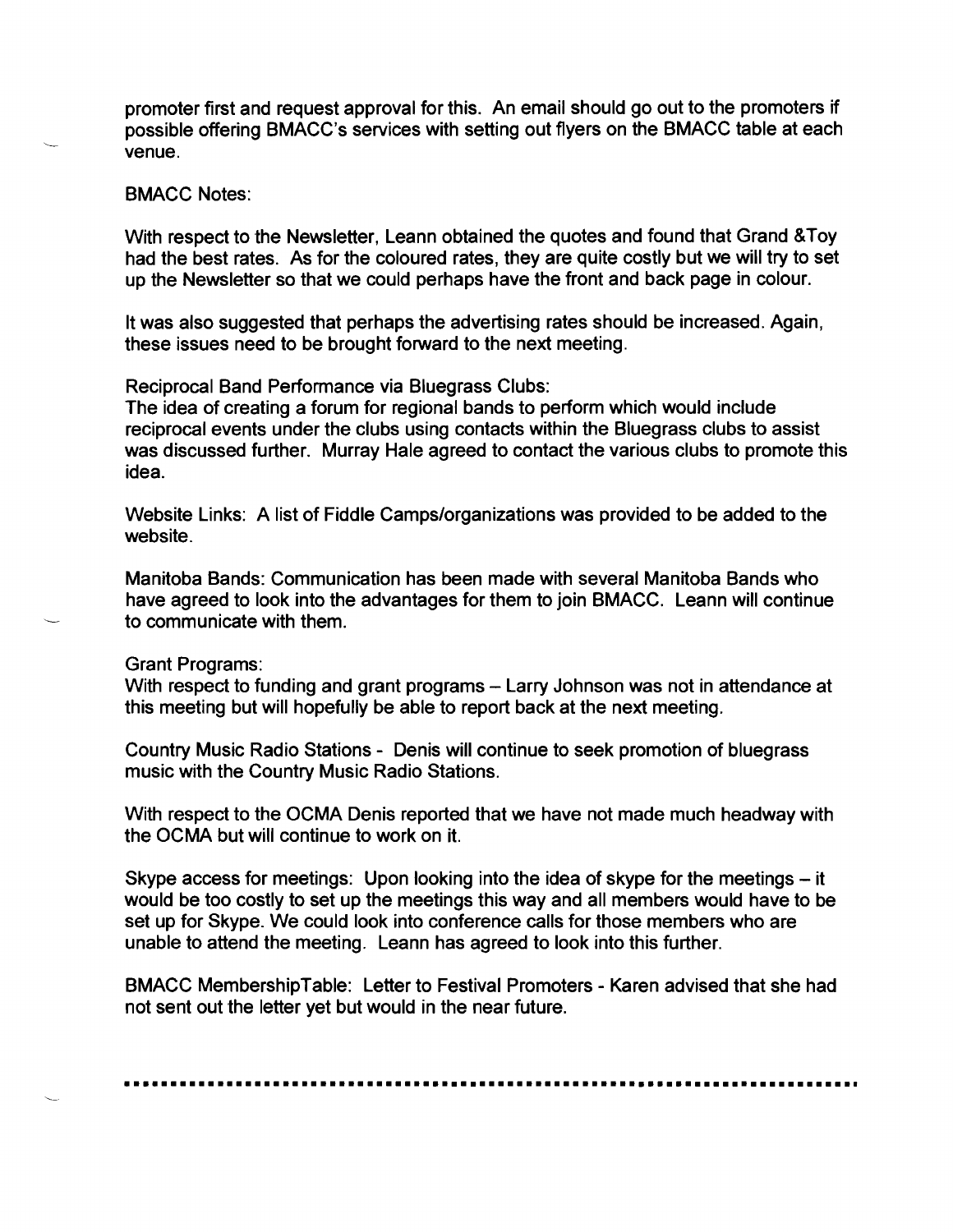#### NEW BUSINESS:

FINANCIAL POSITION: Treasurer - Rolly Aucoin presented the Financial Statements. Motion to accept by Gord DeVries, Seconded by Karen May - CARRIED

BMACC NOTES: Gord DeVries relayed message from Wes Lowe that he no longer wished to be Editor of the Notes. Gord recommended Leann take the Notes over for the next issue, Leann agreed to take on the job. Seconded by Rolly Aucoin - CARRIED

OCFF: Motion made by Denis to set up a reciprocal advertising arrangement with OCFF. BMACC will submit an advertisement to be inserted in the OCFF Program in return for OCFF ad inserted into the NOTES. Seconded by Gord - CARRIED

ADVERTISING DIRECTOR: Motion made by Gord DeVries for BMACC to generate more advertising in the NOTES. Leann has agreed to take on this position along with the Editorial duties. Seconded by Karen May - CARRIED

VOLUNTEERS: Motion by Gord for each Director to send out letters to each of our contacts to enlist volunteers. Seconded by Leann - CARRIED.

ADJOURN: Motion to adjourn meeting by Roland Aucoin, Seconded by Karen May CARRIED

**•••••••••••••••••••••••••••••••••••••••••••••••••••••••••••••••••••••••••••••••**